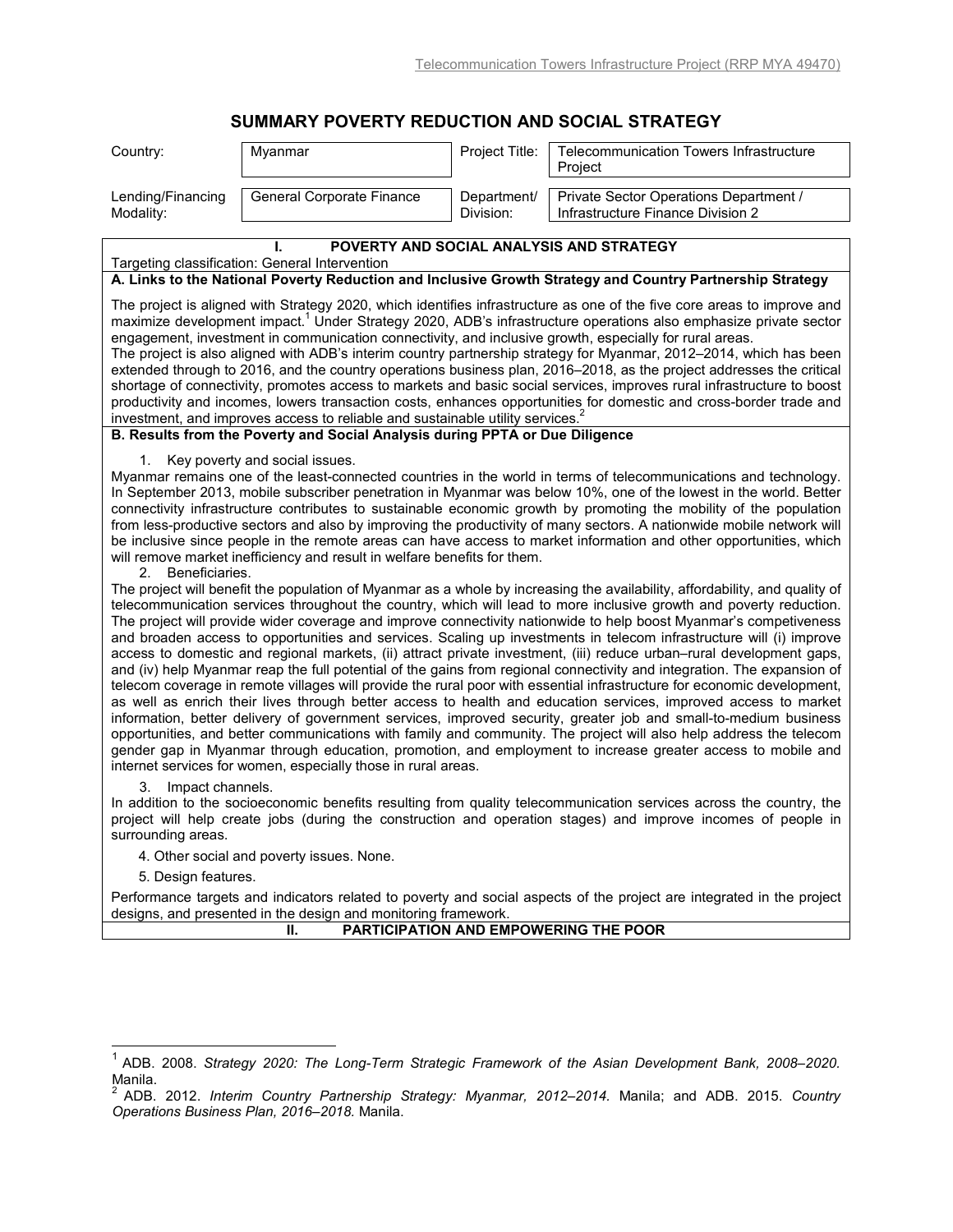| 1. Summarize the participatory approaches and the proposed project activities that strengthen inclusiveness and                                                                                                                      |  |  |  |
|--------------------------------------------------------------------------------------------------------------------------------------------------------------------------------------------------------------------------------------|--|--|--|
| empowerment of the poor and vulnerable in project implementation.                                                                                                                                                                    |  |  |  |
| Irrawaddy Green Towers (IGT) has established procedures to engage stakeholders and affected communities, and<br>requires all its service providers to comply with these procedures. A stakeholder engagement plan will be developed, |  |  |  |
| which will include procedures for identification of stakeholders, engagement and disclosure activities and grievance                                                                                                                 |  |  |  |
| management.                                                                                                                                                                                                                          |  |  |  |
| 2. If civil society has a specific role in the project, summarize the actions taken to ensure their participation.                                                                                                                   |  |  |  |
| The ESMS will include guidance to IGT on meaningful consultations with various stakeholders including civil society                                                                                                                  |  |  |  |
| organizations. No specific role of civil society is envisaged in the project.                                                                                                                                                        |  |  |  |
| 3. Explain how the project ensures adequate participation of civil society organizations in project implementation. N/A                                                                                                              |  |  |  |
| 4. What forms of civil society organization participation is envisaged during project implementation?                                                                                                                                |  |  |  |
| L $\boxtimes$ Information gathering and sharing L $\boxtimes$ Consultation $\Box$ Collaboration $\Box$ Partnership                                                                                                                   |  |  |  |
| 5. Will a project level participation plan be prepared to strengthen participation of civil society as interest holders for                                                                                                          |  |  |  |
| affected persons particularly the poor and vulnerable?                                                                                                                                                                               |  |  |  |
| Yes<br>$\boxtimes$ No.                                                                                                                                                                                                               |  |  |  |
| III. GENDER AND DEVELOPMENT                                                                                                                                                                                                          |  |  |  |
| Gender mainstreaming category: No Gender Element<br>Key issues.                                                                                                                                                                      |  |  |  |
| The low awareness of the mobile Internet and lack of local content affect the entire population of Myanmar. A digital                                                                                                                |  |  |  |
| gender gap also exists in terms of basic access and usage of mobile phone and internet services. This disparity                                                                                                                      |  |  |  |
| denies women significant benefits and opportunities. As a tower company, IGT may not have direct impact in                                                                                                                           |  |  |  |
| minimizing the digital gender gap. However, its operations will help increase the availability, affordability, and quality                                                                                                           |  |  |  |
| of telecommunication services.                                                                                                                                                                                                       |  |  |  |
| <b>B.</b> Key actions.                                                                                                                                                                                                               |  |  |  |
| $\Box$ Gender action plan<br>Other actions or measures<br>$\boxtimes$ No action or measure                                                                                                                                           |  |  |  |
|                                                                                                                                                                                                                                      |  |  |  |
| IV. ADDRESSING SOCIAL SAFEGUARD ISSUES                                                                                                                                                                                               |  |  |  |
| Safeguard Category: $\Box$ A $\Box$ B<br>$\boxtimes$ C<br>A. Involuntary Resettlement<br>$\Box$ FI                                                                                                                                   |  |  |  |
| 1. Key impacts. Involuntary resettlement and land acquisition impacts are not triggered as all sites for IGT's facilities                                                                                                            |  |  |  |
| will be on leased lands, and all negotiations for the leasing of private land are done on commercially acceptable                                                                                                                    |  |  |  |
| terms. No involuntary resettlement impacts are envisaged.                                                                                                                                                                            |  |  |  |
| 2. Strategy to address the impacts. The environmental and social management system (ESMS) of the borrower will                                                                                                                       |  |  |  |
| be enhanced to include guidelines and procedures for addressing involuntary resettlement impacts in line with the                                                                                                                    |  |  |  |
| requirements of ADB's Safeguard Policy Statement (2009).                                                                                                                                                                             |  |  |  |
| 3. Plan or other Actions.                                                                                                                                                                                                            |  |  |  |
| $\boxtimes$ Environmental and social management system arrangement                                                                                                                                                                   |  |  |  |
| <b>Safeguard Category:</b><br>$\boxtimes$ C<br>FI<br><b>B. Indigenous Peoples</b><br>]A<br>B                                                                                                                                         |  |  |  |
| 1. Key impacts. The project is classified category C for indigenous peoples. All telecom facilities to be developed for                                                                                                              |  |  |  |
| the proposed project will be on leased lands and will not trigger land acquisition or resettlement impacts. No land                                                                                                                  |  |  |  |
| acquisition or impacts on indigenous peoples are envisaged.                                                                                                                                                                          |  |  |  |
| Is broad community support triggered? □ Yes<br>図 No                                                                                                                                                                                  |  |  |  |
| 2. Strategy to address the impacts. IGT's site selection criteria avoid lands with traditional or customary rights at the                                                                                                            |  |  |  |
| site selection stage.                                                                                                                                                                                                                |  |  |  |
| 3. Plan or other actions.<br>Environmental and social management system<br>⊠                                                                                                                                                         |  |  |  |
| <b>V. ADDRESSING OTHER SOCIAL RISKS</b>                                                                                                                                                                                              |  |  |  |
| A. Risks in the Labor Market                                                                                                                                                                                                         |  |  |  |
| 1. Relevance of the project for the country's or region's or sector's labor market.                                                                                                                                                  |  |  |  |
| $\Box$ unemployment $\Box$ underemployment $\Box$ retrenchment $\boxtimes$ core labor standards                                                                                                                                      |  |  |  |
| 2. Labor market impact.                                                                                                                                                                                                              |  |  |  |
| The tower companies and other service providers will source the construction workforce, comprising both skilled and                                                                                                                  |  |  |  |
| unskilled labor, from the local population. IGT will ensure hiring of local labor through contractual provisions in the                                                                                                              |  |  |  |
| bidding documents and regular on-site audits. ADB will require IGT (and its contractors) to comply with the ADB                                                                                                                      |  |  |  |
| Social Protection Strategy (2001), covering the relevant internationally recognized core labor standards and national                                                                                                                |  |  |  |
| labor laws.                                                                                                                                                                                                                          |  |  |  |
| <b>B.</b> Affordability                                                                                                                                                                                                              |  |  |  |
| No affordability issues are foreseen.                                                                                                                                                                                                |  |  |  |
| C. Communicable Diseases and Other Social Risks                                                                                                                                                                                      |  |  |  |
|                                                                                                                                                                                                                                      |  |  |  |